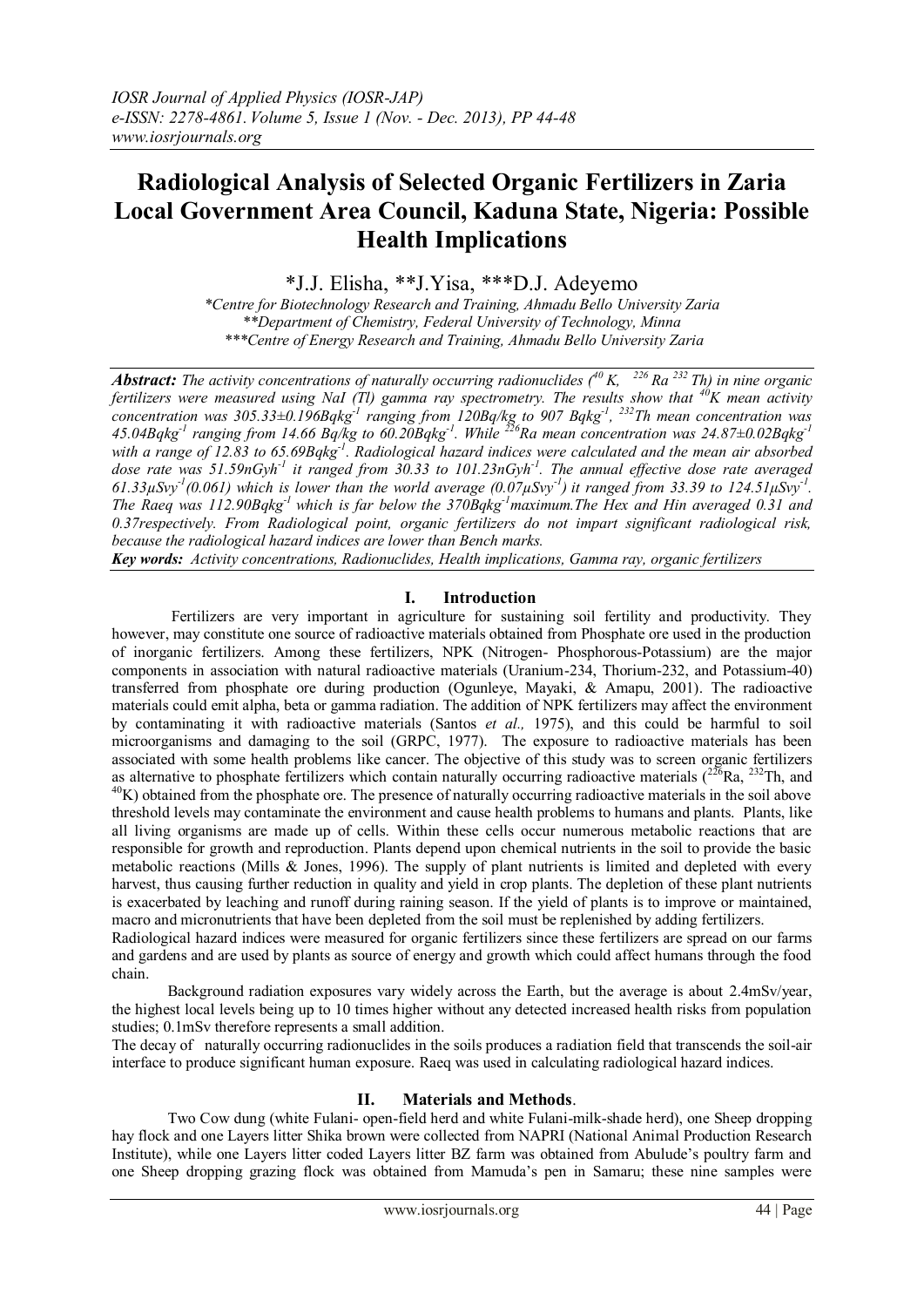transferred into polythene bags, labelled and taken to Centre for Energy Research and Training, Ahmadu Bello University for analysis

#### **2.1 Sample Preparation for Gamma Spectrometry**

The fertilizer samples were crushed into fine powder by use of an agate mortar and pestle. Three hundred grams (300g) were weighed and packaged into Radon-impermeable cylindrical plastic containers, selected to fit the space allocated to the detector vessel. A triple-stage sealing system was made for each packaging to avoid Radon-222 from escaping. The inner rims of each container lid were smeared with Vaseline wax; the lid was filled with candle wax to block the gap between lid and container, and finally tight –sealing lid container with a masking adhesive tape. The prepared samples were left alone for thirty days to enable Radon and its progenies to reach radioactive equilibrium prior to the laboratory analysis (Ibeanu, 1999). For the analysis of specific activity concentrations of natural radioactive substances in the fertilizers, gamma –ray spectrometer with NaI (Tl) detector, Canberra type at the Centre for Energy Research and Training, Ahmadu Bello University was used with spectral windows as shown in Table 1

**Table 1 Spectral Energy Windows used in Analysis using NaI (Tl) Gamma Spectrometric System**

| Detection limits<br>Calibration factor<br>Element<br>$\gamma$ -ray energy(KeV)<br>Isotope<br>Energy window<br>$BqKg^{-1}$<br>$CPS/BqKg^{-1}$<br>(KeV)<br>used<br>$^{226}$ Ra<br>1764.00<br>1620-1820<br>8.632<br>Bi<br>3.84<br>$232$ Th<br>9.08<br>2480-2820<br>2614.50<br>8.768<br>40 <sub>l</sub> |  |         |           |       |       |
|-----------------------------------------------------------------------------------------------------------------------------------------------------------------------------------------------------------------------------------------------------------------------------------------------------|--|---------|-----------|-------|-------|
|                                                                                                                                                                                                                                                                                                     |  |         |           |       |       |
|                                                                                                                                                                                                                                                                                                     |  |         |           |       |       |
|                                                                                                                                                                                                                                                                                                     |  |         |           |       |       |
|                                                                                                                                                                                                                                                                                                     |  |         |           |       |       |
|                                                                                                                                                                                                                                                                                                     |  | 1460.00 | 1380-1550 | 6.451 | 14.54 |

Radium equivalent activity was employed in comparing the activity concentrations of samples. Radium equivalent is used as a common index which takes into account the radiation hazard associated with <sup>226</sup>Ra, <sup>232</sup>Th, and <sup>40</sup>K. It provides a useful guideline in regulating safety standards on radiation protection for the public. It is defined on the assumption that  $10BqKg-1$  of  $^{226}Ra$ , 7 BqKg-1 of  $^{232}Th$  and  $130Bqkg-1$  <sup>40</sup>K produce the same gamma dose rate. It is calculated by use of the following equation:

Raeq = A<sub>Ra</sub> + 1.43A<sub>Th</sub> + 0.077A<sub>K</sub> (Beretka & Mathew, 1985).

The letters  $A_{Ra}$ ,  $A_{Th}$  and  $A_K$  are activity concentrations of Radium, Thorium and Potassium respectively. The recommended value of radium equivalent is  $370Bq kg<sup>-1</sup>$  as stated by Beretka & Mathew, (1985).The decay of naturally occurring radionuclides in the soils produces a radiation field that transcends the soil-air interface to produce significant human exposure. The quantification of this exposure factor is done by external hazard index, Hex which is given by the expression;

Hex =  $\frac{ARa}{370} + \frac{ATh}{259}$  $\frac{ATh}{259} + \frac{AK}{481}$  $\frac{AR}{4810} \leq 1$ (UNSCEAR, 2000).

Taking into consideration the hazardous effects of Radon, a progeny of Radium to the respiratory organs, its internal exposure is quantified by the internal hazard index which is given by the expression;

$$
Hin = \frac{ARa}{105} + \frac{ATh}{250} + \frac{AK}{4910} \le 1
$$

<sup>185</sup><sup>185</sup><sub>185</sub><sup>1</sup><sub>4810</sub><sup>--</sup><br>The absorbed dose rate (D) due to gamma radiation in air at 1m above the ground surface for uniform distribution of naturally occurring radionuclide was calculated by use of the expression: D (nGyh<sup>-1</sup>) = 0.0461A<sub>Ra</sub>+ 0.623A<sub>Th</sub>+ 0.0417A<sub>K</sub> (UNSCEAR, 2000

## **3.1 Specific Radioactivity**

## **III. Results and Discussions**

The specific radioactivity of  $^{226}$  Ra,  $^{232}$  Th and  $^{40}$  K in organic fertilizers and the Radium equivalent activity (Raeq) are shown in Table 2. The  $40K$  specific activity concentration of organic fertilizers ranged from 120.16 to 907.98Bqkg<sup>-1</sup> having a mean of 305.33Bqkg<sup>-1</sup>.

The <sup>226</sup>Ra activity concentration in the organic fertilizer had a mean of  $24.8749\pm0.02$  Bqkg<sup>-1</sup> with a range of 121.83 to 65.68Bqkg<sup>-1</sup>.

<sup>232</sup>Th has mean activity concentrations of  $45.04 \pm 0.05$  Bqkg<sup>-1</sup> with a range of 14.66 to 60.21Bqkg<sup>-1</sup>. Royal fertilizer plus recorded the highest concentration activity of  $^{40}$ K at 907.98 $\pm$ 0.58Bqkg<sup>-1</sup>. The higher  $^{40}$ K activity concentration in Royal fertilizer plus, this so call organic fertilizer could not be of organic source. The organic fertilizers show no significant difference in the Raeq values. From Table 3 means with the same letters are not significantly different at P< 0.05.

Mega green and Sheep dropping hay flock have Potassium activity at 142.09Bq/kg and 137.64Bq/kg which are not significantly different. Layers litter Shika brown and Layers litter BZ farm have <sup>226</sup>Ra activity that is not significantly different at P< 0.05.

Cow dung milking herd and Sheep dropping hay flock have  $^{232}$ Th activity that is not significantly different. Table 4.14 shows the Radium equivalent (Raeq) activity of organic fertilizers. The mean is 112.34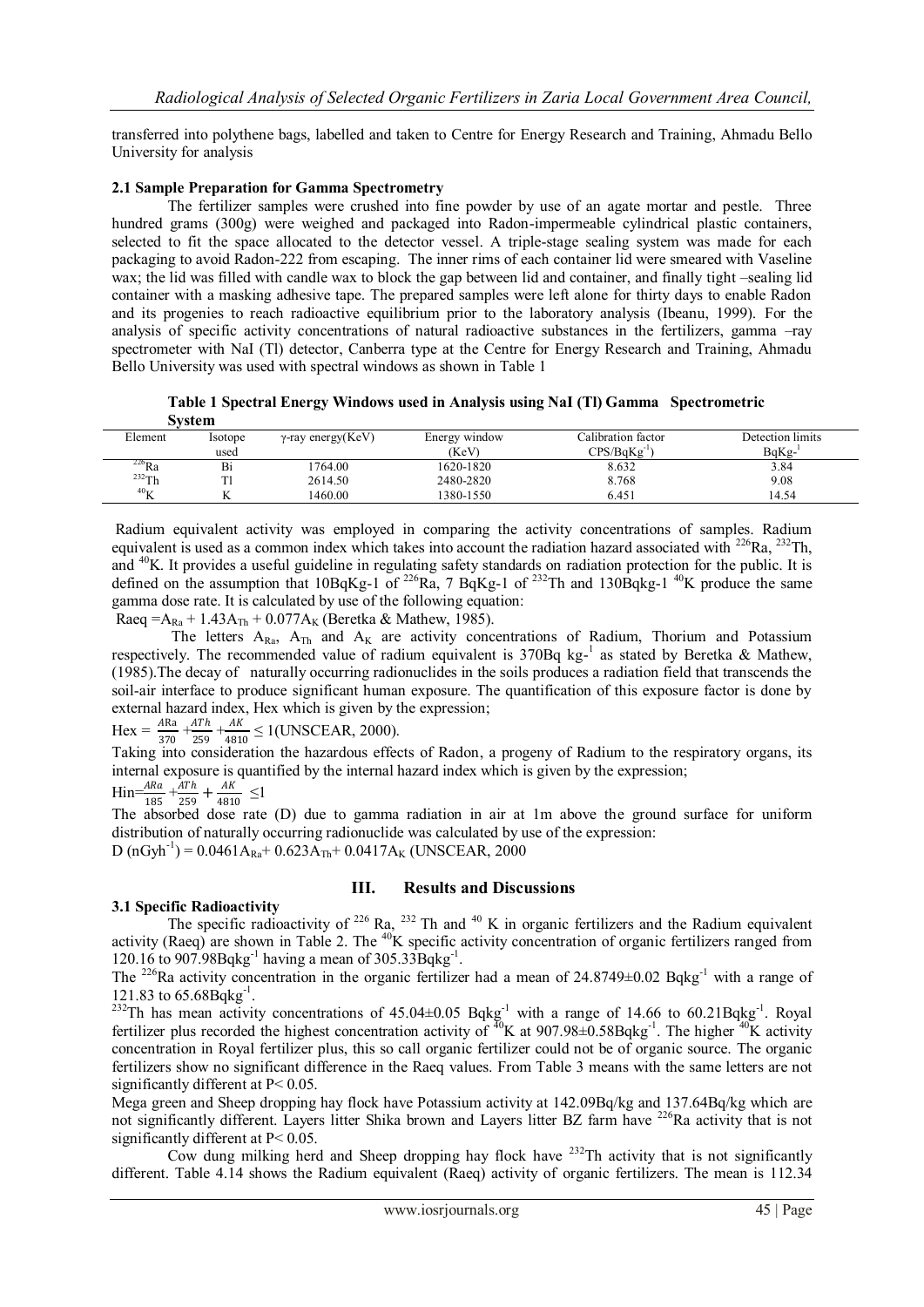Bq/kg. The Raeq values for organic fertilizers are well below the maximum limit of  $370Bq$  kg<sup>-1</sup> which corresponds to the dose rate limit of 1 mSv of radiation for the public (Jibiri *et al.,* 2009).

Table 4.17 shows the values of Hex (external radiation hazard) and Hin (internal radiation hazard) expressing radiation hazard in organic fertilizers. The mean Hex and Hin values are 0.30 and 0.37 respectively. The highest value of Hex and Hin are 0.57and 0.75 respectively. Sheep dropping hay flock had the lowest value of Hex at 0.22.

The lowest Hin value 0.21 is recorded for Cow dung grazing herd. These indices indicate that organic fertilizers pose no radiological hazards to the environment, Humans, plants and microorganisms

| Organic fertilizer | $K-40$ | $error\pm$ | Ra-226 | $error\pm2$ | $Th-232$ | $error\pm3$ | Raeq.<br>Bq/kg    |
|--------------------|--------|------------|--------|-------------|----------|-------------|-------------------|
| CRC14              | 907.98 | 0.59       | 65.68  | 0.06        | 53.01    | 0.04        | $212.34 \pm 0.68$ |
| CRC15              | 142.84 | 0.09       | 12.83  | 0.01        | 48.19    | 0.04        | $92.74 \pm 0.15$  |
| CRNL16             | 227.01 | 0.15       | 25.18  | 0.02        | 42.19    | 0.04        | $102.99\pm0.20$   |
| CRNL17             | 361.56 | 0.23       | 24.18  | 0.02        | 43.19    | 0.04        | $113.79\pm0.29$   |
| CRND18             | 207.88 | 0.13       | 20.22  | 0.02        | 14.67    | 0.01        | $57.19 \pm 0.164$ |
| CRND19             | 244.70 | 0.16       | 18.77  | 0.02        | 52.11    | 0.05        | $112.13 \pm 0.22$ |
| CRNS20             | 120.16 | 0.08       | 18.66  | 0.02        | 52.59    | 0.05        | $103.12\pm0.14$   |
| CRNS21             | 139.34 | 0.09       | 13.67  | 0.01        | 39.22    | 0.03        | $80.49 \pm 0.14$  |
| CRCD22             | 396.52 | 0.26       | 24.68  | 0.02        | 60.21    | 0.05        | $141.32 \pm 0.33$ |
| <b>MEAN</b>        | 305.33 | 0.19       | 24.87  | 0.02        | 45.04    | 0.04        | $112.90\pm0.26$   |

**Tables 2: The Results of the Specific Activities/Raeq of Radionuclide in Organic Fertilizers**

KEY

CRC14 =Royal fertilizer plus

CRC15b= Mega Green

CRNL16= Layers litter (Shika brown)

CRNL17= Layers litter (BZ farm), CRND18= Cow dung (open grazing herd)

CRND19= Cow dung (milking herd non-grazing)

CRNS20=Sheep dropping (open grazing flock)

CRNS21= Sheep dropping (open hay flock),

CRCD22= food concentrate for Cows

| Types of            | $K-40$              | $Bqkg^{-1}$         | $Ra-226$            | $Bqkg^{-1}$         | $Th-232$             | $Bqkg^{-1}$        |
|---------------------|---------------------|---------------------|---------------------|---------------------|----------------------|--------------------|
| Fertilizers         | Mean $\pm$ S.E      | Mean $\pm$ S.E      | Mean $\pm$ S.E      | Mean $\pm$ S.E      | Mean $\pm$ S.E       | Mean $\pm$ S.E     |
| CRC14               | $0.580 \pm 0.004a$  | $902.38 \pm 5.61a$  | $0.06 \pm 0.0007a$  | 64.890.789a         | $0.046\pm0.001h$     | 52.12 $\pm$ 0.89b  |
| CRC <sub>15</sub> B | $0.091 \pm 0.001$ g | 142.09±0.75g        | $0.01 \pm 0.0001 d$ | $12.69\pm0.140d$    | $0.042 \pm 0.0003c$  | $47.73 \pm 0.35c$  |
| CRNL16              | $0.144 \pm 0.003e$  | $223.14\pm3.87e$    | $0.02\pm0.0016h$    | $24.47\pm 0.713h$   | $0.036 \pm 0.0007$ d | 41.45 $\pm$ 0.74d  |
| CRNL17              | $0.231 \pm 0.002c$  | $358.85 \pm 2.71c$  | $0.02\pm0.0002h$    | $22.82 \pm 1.797$ h | $0.037\pm0.0011d$    | $41.97 \pm 1.22$ d |
| CRND <sub>18</sub>  | $0.132\pm0.002$ f   | $205.36\pm2.50$ f   | $0.02\pm0.0015c$    | $18.46 \pm 1.758c$  | $0.013 \pm 0.0002$ f | $14.47\pm0.20$ f   |
| CRND <sub>19</sub>  | $0.156 \pm 0.002d$  | $241.85 \pm 2.85$ d | $0.02\pm0.0009c$    | $17.73 \pm 1.043$ d | $0.045 \pm 0.0008$ b | 51.25 $\pm$ 0.86b  |
| CRNS <sub>20</sub>  | $0.076 \pm 0.001 h$ | $118.61 \pm 1.56h$  | $0.02\pm0.0003c$    | $18.36\pm0.300c$    | $0.046 \pm 0.0003$ b | $52.25 \pm 0.35$ h |
| CRNS <sub>21</sub>  | $0.089 \pm 0.001$ g | $137.64 \pm 1.71$ g | $0.01 \pm 0.001 d$  | $12.98\pm0.695d$    | $0.034 \pm 0.0004e$  | $38.77 \pm 0.46$ e |
| CRCD <sub>22</sub>  | $0.253 \pm 0.002$ b | $392.86\pm3.65h$    | $0.02\pm0.001h$     | $23.87\pm0.811h$    | $0.052 \pm 0.001a$   | 59.12 $\pm$ 1.08a  |
| Mean                | $0.195 \pm 0.036$   | $302.53 \pm 55.86$  | $0.02\pm0.003$      | $24.039\pm3.647$    | $0.039\pm0.003$      | $44.348\pm2.96$    |

**Table 3: The Results of Statistical Comparison of Activity Concentrations of Organic Fertilizer Samples**

Note: Means with the same letter are not significantly different at P<0.05

Key

CRC14 =Royal fertilizer plus

CRC15b= Mega Green,

CRNL16= Layers litter (Shika brown),

CRNL17= Layers litter (BZ farm),

CRND18= Cow dung (open grazing herd),

CRND19= Cow dung (milking herd non-grazing)

CRNS20=Sheep dropping (open grazing flock)

CRNS21= Sheep dropping (open hay flock), CRCD22= food concentrate for Cows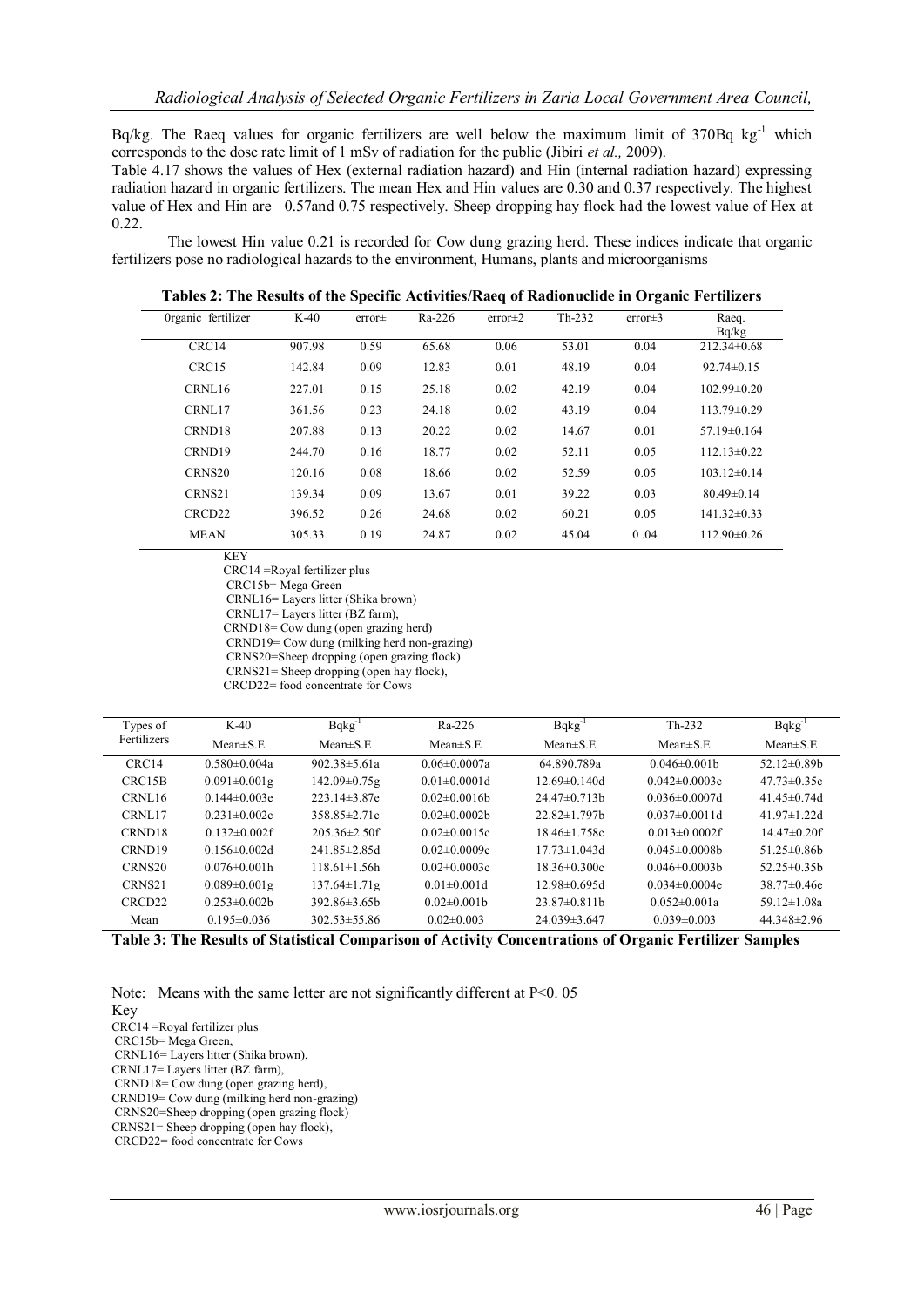| <b>Table 4: Organic Fertilizer Dose Rates and Radiation Hazard Indices</b> |                       |                                 |                                     |         |       |       |  |
|----------------------------------------------------------------------------|-----------------------|---------------------------------|-------------------------------------|---------|-------|-------|--|
| S/<br>N                                                                    | <b>Sample</b><br>Code | Air absorbed Dose rate<br>nGv/h | Annual effective dose<br>$\mu$ Sv/y | Raeq    | Hex   | Hin   |  |
|                                                                            |                       |                                 |                                     |         |       |       |  |
| 1                                                                          | CRC <sub>14</sub>     | 101.23                          | 124.513                             | 212.343 | 0.571 | 0.749 |  |
| $\mathbf{2}$                                                               | CRC <sub>15</sub>     | 41.9                            | 51.54                               | 92.737  | 0.251 | 0.285 |  |
| 3                                                                          | CRNL16                | 47.38                           | 58.28                               | 102.989 | 0.278 | 0.346 |  |
| 4                                                                          | CRNL17                | 53.16                           | 65.39                               | 113.786 | 0.307 | 0.372 |  |
| 5.                                                                         | CRND18                | 27.15                           | 33.39                               | 57.198  | 0.154 | 0.209 |  |
| 6                                                                          | CRND19                | 51.34                           | 63.15                               | 112.13  | 0.303 | 0.359 |  |
| 7                                                                          | CRNS <sub>20</sub>    | 46.4                            | 57.07                               | 103.124 | 0.282 | 0.329 |  |
| 8                                                                          | CRNS21                | 30.33                           | 37.30                               | 80.493  | 0.217 | 0.254 |  |
| 9                                                                          | CRCD22                | 65.45                           | 80.50                               | 141.317 | 0.383 | 0.448 |  |
|                                                                            | Mean                  | 51.59                           | 61.33                               | 112.90  | 0.305 | 0.372 |  |

#### **Table 5: Summary of Radiological indices**

| S/N            | <b>Radiological Indices</b>       | <b>Organic fertilizers</b> | <b>Bench Marks</b> | <b>References</b>             |
|----------------|-----------------------------------|----------------------------|--------------------|-------------------------------|
|                | Activity Conc. (Bq/kg)            |                            |                    |                               |
|                | 40 K                              | $305.33 \pm 0.02$          | 140.0-850.0        | UNSCEAR 2000&USCR.            |
|                |                                   |                            |                    | Washington2000                |
|                | $226$ Ra                          | $24.81 \pm 0.02$           | $17.0 - 60.0$      | UNSCEAR 200 & USCR Washington |
|                |                                   |                            |                    | 2000                          |
|                | $232$ Th                          | $45.04 \pm 0.04$           | $11.0 - 64.0$      | UNSCEAR 200 & USCR Washington |
|                |                                   |                            |                    | 2000                          |
| $\mathbf{2}$   | Dose Rate ( $n$ Gy/h)             | 51.9                       | 56                 | UNSCEAR, 1993                 |
| 3              | Effective Dose Rates( $\mu$ Sv/y) | 61.33                      | 70                 | UNSCEAR, 1993                 |
| $\overline{4}$ | Raeq $(Bq/kg)$                    | 112Bq/kg                   | $370$ (max)        | Beretka & Mathew, 1995        |
| 5              | $H_{ex}$ (Bq/kg)                  |                            | $\leq$ 1           | UNSCEAR, 2000                 |
|                |                                   | 0.305                      |                    |                               |
| 6              | $H_{in}$ (Bq/kg)                  |                            | $\leq$ 1           | UNSCEAR, 2000                 |
|                |                                   | 0.372                      |                    |                               |

#### **IV. Conclusion**

From radiological point of view, the organic fertilizers have lower Raeq values as compared to the values obtained from Phosphate fertilizers from other countries. The radiological hazard indices indicate that organic fertilizers pose no hazards to the environment, humans, plants and microorganisms.

#### **References**

- [1]. Abdelaziz, M. E., Hanafy, A. H., Ahmed, M. M., & Shaaban, R. P. (2007). Fresh weight and yield of lettuce as affected by orga nic manure and bio-fertilizers. Conference of Organic farming, Czech Univ. Agric., Czech Republic, 212-214.
- [2]. Khater, A. E. M., & AL-Sewaidan, H.A. (2008). Radiation exposure due to agricultural uses of phosphate fertilizers. Journal of Agricultural Food Chemistry, 16, 231-284.
- [3]. Belivermis, M., Onder, K., Yavuz, C. V., & Sayhan, T. (2009). The effects of physiochemical properties on gamma emitting natural radionuclides levels in the soil profile of Istanbul. Environmental monitoring assessment, 4(2), 176-185.
- [4]. Boukhenfouf, W., & Boucenna, A. (2011). The Radioactivity Measurements in Soils and Fertilizers using Gamma Spectrometry Technique, Journal of Environmental Radioactivity, 102 (4), 336-339.
- [5]. Beretka, J., & Mathew, P.J. (19985). Natural radioactivity of Australian building materials Industrial waste and by products. Health Physics, 48, 87-95.
- [6]. Cardoso, L.X., Souza, O.S., Ferreira, L.C.F., Ferreira, C.O., Barboza, E., & Ashanti, E.C. (2011). Determination of the Specific Activity of Soils and fertilizers in Serpige-Brazil. Journal of Environmental Quality, 22(4), 22-28.
- [7]. Cowart, J. B., & Burnett, W.C. (1994). The Distribution of Uranium and Thorium Decay- Series Radionuclides in the Environment: A Review, Journal of Environmental Quality, 23(4), 23-28.
- [8]. Elkhangi, F.A., Abdalla, I. A., & Ahmed, M. M. O. (1994). Evaluation of natural radioactivity and heavy metal content in Sudanese phosphate Rocks used as low cost Fertilizers. Fertilizer Research, 44,129-131.
- [9]. Erdem, E., Tinkilic N., Yilmaz V.T., & Uyaink- Olmez H. (1996). Distribution of uranium in the production of triple superphosphate (TSP) fertilizer and phosphoric acid. Fertilizer Research, 44, 129-132.
- [10]. German Radiation Protection Commission (1977). Comment of the radiological Protection Commission September. Bundsersanzeiger, 29, 1-3.
- [11]. Glover-Kervlient, J. (1995). Environmental Assault on Immunity: Environmental Health Perspectives, 103, 236-240.
- [12]. Guimond, R.J., & Hardin, J.M. (1989). Radioactivity released from phosphate containing fertilizers and from gypsum. Radiation Physical Chemistry, 34: 309–315.
- [13]. http//www.madehow.com/vol-3/fertilizer.html: How fertilizers are made- materials, production process, making history, use and components.
- [14]. International Atomic Energy Agency (2005). Naturally Occurring Radioactive Materials (NORM IV) Proceedings of an international conference held in Szczyrk, Poland, 17–21 May 2004.
- [15]. IAEA (1990). Measurement of radionuclides in food and the environment-: Technical Reports Ser, No 295, IAEA, Vienna, 5-27. Journal of Environmental Radioactivity, 12(4), 5-7.